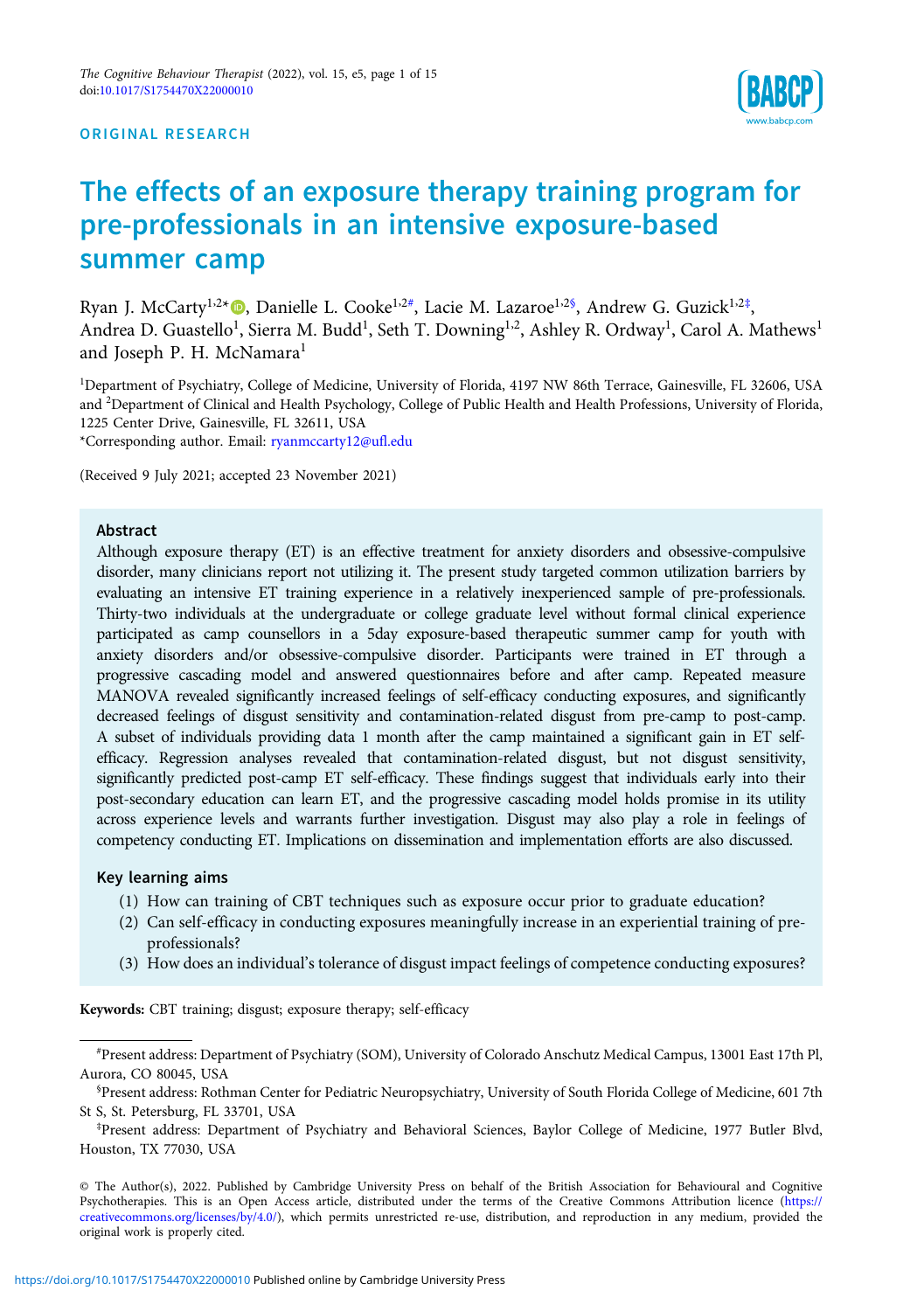# Introduction

Although exposure therapy (ET) is an effective treatment and a key element of cognitive behavioural therapy (CBT) for many anxiety disorders and obsessive-compulsive disorder (OCD; Abramowitz et al., [2019](#page-12-0)), a significant portion of mental health providers across the spectrum self-report that they either infrequently or never utilize ET in the treatment of anxiety for either youth (Higa-McMillan et al., [2017](#page-13-0); Reid et al., [2018;](#page-14-0) Whiteside, Sattler et al., [2016\)](#page-14-0) or adults (Becker et al., [2004](#page-12-0); Freiheit et al., [2004;](#page-13-0) Hipol and Deacon, [2013](#page-13-0); Pittig and Hoyer, [2017](#page-13-0); van Minnen et al., [2010\)](#page-14-0). Even among therapists who identify as cognitive behavioural therapists, use of ET is low compared with other cognitive behavioural techniques (Freiheit et al., [2004;](#page-13-0) Hipol and Deacon, [2013;](#page-13-0) Whiteside, Deacon et al., [2016\)](#page-14-0) and when ET is utilized, clinicians report utilizing less effective forms of ET, such as imaginal exposures rather than in vivo exposures (Hipol and Deacon, [2013](#page-13-0); Pittig and Hoyer, [2017](#page-13-0); Sars and van Minnen, [2015;](#page-14-0) Reid et al., [2018](#page-14-0)).

Given this concern, determining the barriers to the implementation of ET has become of empirical interest in recent years. Many clinicians report concerns that use of ET will cause distress to the patient and exacerbate their symptoms (Becker et al., [2004](#page-12-0); Deacon, Lickel et al., [2013](#page-12-0); Zoellner et al., [2011\)](#page-14-0), that patients will drop out of treatment (Deacon, Lickel et al., [2013](#page-12-0); Olatunji et al., [2009](#page-13-0)), worry about legal liability due to exposures (Olatunji et al., [2009\)](#page-13-0), and a belief that research findings do not translate to clinical practice (Gunter and Whittal, [2010;](#page-13-0) Olatunji et al., [2009\)](#page-13-0). While these concerns are not supported by research (McGuire et al., [2018](#page-13-0); Olatunji et al., [2009\)](#page-13-0), endorsement of negative beliefs about ET has been shown to be associated with lower rates of self-reported usage (Meyer et al., [2014;](#page-13-0) Pittig et al., [2019;](#page-14-0) Reid, Bolshakova et al., [2017;](#page-14-0) Whiteside, Deacon et al., [2016](#page-14-0)), and cautious/ suboptimal exposure delivery in experimental and hypothetical situations (Deacon, Farrell et al., [2013;](#page-12-0) Farrell et al., [2013](#page-13-0); Reid, Bolshakova et al., [2017\)](#page-14-0), as well as in self-reported actual practice (Reid et al., [2018\)](#page-14-0).

The personal characteristics of clinicians have also been identified as a barrier to practising ET. For instance, clinicians' own anxiety is associated with lower rates of self-reported ET use, less optimal exposure delivery, and larger endorsement of other barriers to ET (Harned et al., [2013;](#page-13-0) Levita et al., [2016](#page-13-0); Meyer et al., [2014;](#page-13-0) Reid, Bolshakova et al., [2017;](#page-14-0) Scherr et al., [2015\)](#page-14-0). Clinicians may experience anxiety during in vivo exposures (Levita et al., [2016;](#page-13-0) Schumacher et al., [2014](#page-14-0)) and some therapists worry that they will not be able to effectively tolerate their own distress during this time (Levita et al., [2016\)](#page-13-0). As such, the emotion of disgust may be a particularly salient domain to investigate. Disgust appears to be an important clinical variable, as there is a large body of research linking high proneness to disgust with the development, maintenance and symptomatology of many forms of psychopathology, particularly certain phobias (e.g. blood, animal, health) and contamination fear (a common symptom of OCD; see Olatunji et al., [2017](#page-13-0) for a review). Additionally, it has been posited that therapists' proneness to feelings of disgust may also play a role in the dissemination of ET when considering how frequently disgust is targeted in anxiety and OCD, as exposures may be avoided by clinicians as to not elicit this aversive emotion (Reid, Bolshakova et al., [2017;](#page-14-0) Reid, Guzick et al., [2017\)](#page-12-0). As a result, therapists may inadvertently model avoidance behaviour through not conducting exposures or approaching exposures in an overly cautious nature (Reid, Bolshakova et al., [2017;](#page-14-0) Waller and Turner, [2016](#page-14-0)).

Clinicians have also reported a lack of formal training as a barrier to utilizing ET (Gunter and Whittal, [2010](#page-13-0); Reid, Bolshakova et al., [2017;](#page-14-0) Reid et al., [2018](#page-14-0); van Minnen et al., [2010](#page-14-0)). Indeed, individuals who report more extensive training in ET and identify as anxiety specialists are more likely to report utilizing ET in clinical practice (Becker et al., [2004;](#page-12-0) Hipol and Deacon, [2013;](#page-13-0) Sars and van Minnen, [2015](#page-14-0); Scherr et al., 2015). Training interventions for ET in the form of online training or brief workshops have shown promise in decreasing negative attitudes toward ET,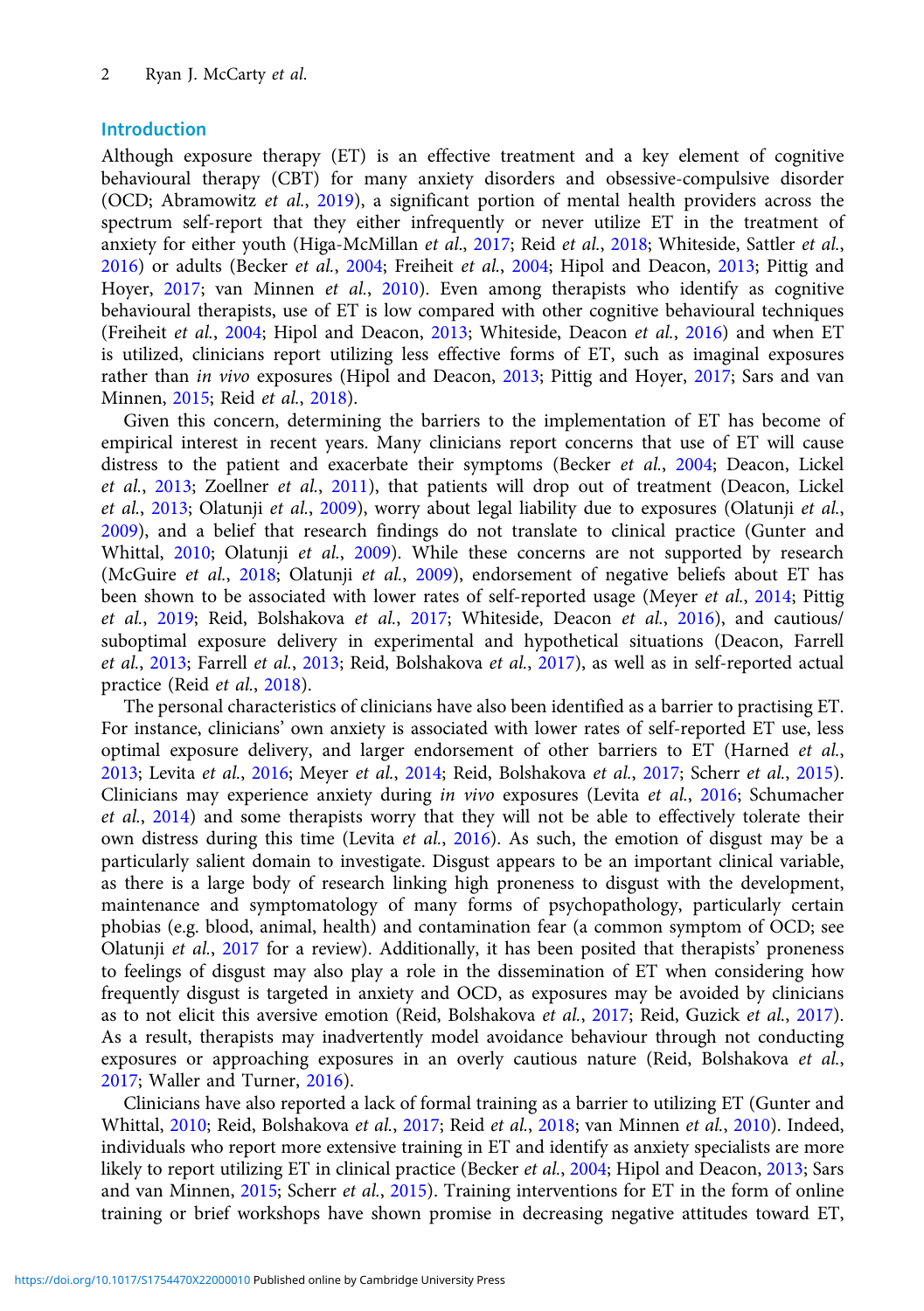increasing knowledge, competence and confidence in conducting ET, and increasing self-reported rates of ET utilization (Deacon, Farrell et al., [2013;](#page-12-0) Farrell et al., [2013](#page-13-0); Farrell et al., [2016](#page-13-0); Harned et al., [2014;](#page-13-0) Jacoby et al., [2019](#page-13-0); Reese et al., [2016](#page-14-0)). While most of these training sessions were open for clinicians of any level of experience (i.e. licensed providers or pre-doctoral trainees), only one was targeted toward novices (i.e. pre-professionals; Farrell et al., [2013](#page-13-0)). There is also concern that the effects of workshops on established providers do not persist over time (Beidas and Kendall,  $2010$ ; Chu *et al.*,  $2015$ ); it is possible, therefore, that such training may be more effective for those earlier in their clinical training.

As such, there have been calls for more early clinical training in treatment modalities such as ET (Callahan and Watkins, [2018;](#page-12-0) Klepac et al., [2012](#page-13-0)). The progressive cascading model (PCM; Balkhi et al., [2016\)](#page-12-0) is one of the few described methods of practicum training for novices in ET. In the PCM, ET is taught through a hierarchical structure and is based on a 'train-the-trainer' model, where individuals play different roles in the delivery of ET based on their comfort, understanding of principles, ability to utilize skills, autonomy, and ability to lead (Balkhi et al., [2016](#page-12-0)). In practice, individuals with limited experience are given lower levels of responsibility which gradually increase as training progresses. In addition, structured supervision is provided and tailored for trainees at each level. Often in traditional training, techniques such as exposures are considered 'advanced' techniques, and students do not practise these techniques until their later training (Balkhi et al., [2016](#page-12-0)), which is not ideal for maximizing ET dissemination. Rather, in the PCM, inexperienced individuals are provided early opportunities to build comfort and confidence with ET (e.g. acting as therapy aides or co-therapists) rather than either immediately throwing trainees into the 'deep end' or waiting long periods of time before trainees actively experience ET. Establishing early self-efficacy in one's ability to engage and conduct exposures is essential, as self-efficacy is perceived as an influential variable for therapists to adopt use of ET and evidence-based practices in general (Cook et al., [2009;](#page-12-0) Deacon, Farrell et al., [2013](#page-12-0); Harned et al., [2013,](#page-13-0) [2014](#page-13-0); Pittig et al., [2019\)](#page-14-0).

The present study proposed to extend the PCM in a short-term but active, intensive and naturalistic training experience in ET via participation as camp counsellors in a therapeutic summer camp, 'Fear Facers'. Fear Facers is a 40-hour long, 5-day exposure-based therapeutic summer camp for individuals aged 7 to 16 years with a diagnosis of OCD and/or an anxiety disorder. Camp counsellors acted as 'exposure coaches' (see more below) and were, primarily, but not exclusively, undergraduate college students or recent graduates who had never conducted therapy or engaged in any graduate-level clinical practicum. This study aimed to assess whether these pre-professionals broadly interested in mental health and healthcare could build self-efficacy in conducting exposures following participation in this experience. Additionally, this study sought to examine the role of trainee's perceptions of disgust in this experience, through both its change from beginning to end of camp, as well as its relationship with ET self-efficacy. Disgust sensitivity has been previously demonstrated to decrease during graduate-level training in ET (Reid, Guzick et al., [2017\)](#page-12-0), but it is unknown how disgust may influence ET self-efficacy. In the present study, a counsellor's own feelings of disgust were hypothesized to have a negative influence on ET self-efficacy, considering that the Fear Facers camp placed heavy emphasis on contamination and phobic-related fears (described below).

#### Method

#### **Procedure**

A retrospective review of training records of camp counsellors was conducted, as approved by a university ethical review board (University of Florida IRB201902582). Records of counsellors participating in the two summer 2018 and the two summer 2019 sessions of Fear Facers were obtained. Individuals were recruited to volunteer as counsellors for this program either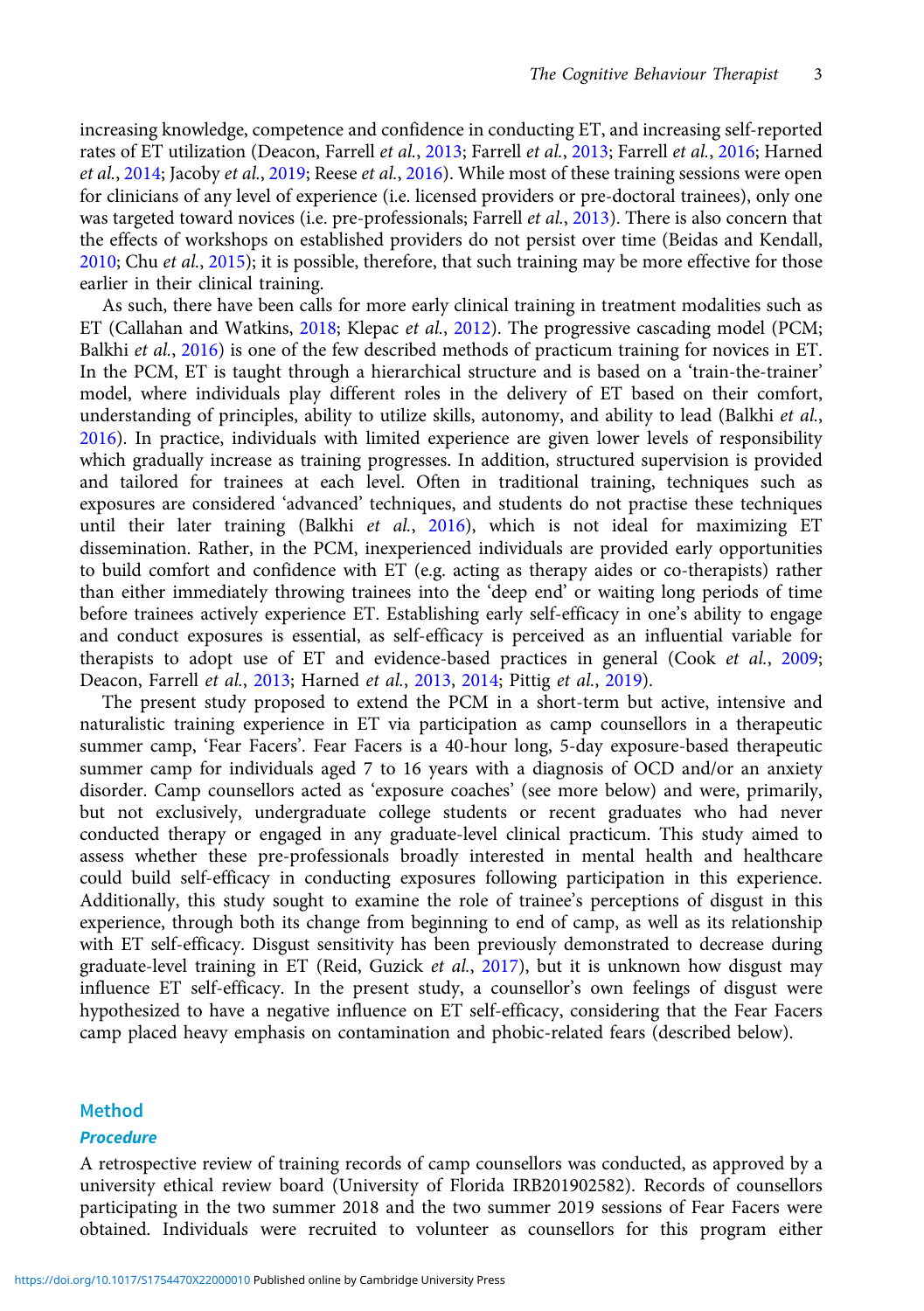through word-of-mouth or advertisements on a university web page for those interested in healthrelated professions. Counsellors completed in-person questionnaires before the training and after completing the week of camp to evaluate the success of the training program. One questionnaire was also administered by email one month following the end of camp. Some counsellors participated in multiple camp sessions; however, only their information from their first camp session with data was utilized. The trainees were reminded during data collection that all responses were de-identified. No compensation was provided.

# **Participants**

Participants in this study consisted of 32 camp counsellors. Participants' ages ranged from 19 to 27 years (mean=21.67,  $SD = 2$ ). The sample predominantly identified as female ( $n = 27, 84.4\%$ ). Approximately two-thirds of the sample  $(n = 21, 65.6%)$  self-reported that they had zero experience with ET. The remaining 11 participants reported having some informal experience with  $ET<sup>1</sup>$  in a volunteer role, with years of experience averaging from 0.25 to 3 years. However, none of the participants had formal clinical experience. The majority of the sample  $(n = 18, 56.3%)$  were undergraduate students in a 4-year degree program, five (15.6%) were recent bachelor's level graduates, and nine (28.1%) were either first- or second-year graduate students in graduate health professions programs. All counsellors reported either being in or completing a psychology or pre-health undergraduate track. Additionally, all but two participants with previous ET experienced acquired their experience through a university clinic specializing in ET. Table [1](#page-4-0) summarizes the demographic information described above.

# **Training**

Before the beginning of the first day of a camp session, camp counsellors attended training lasting 2–4 hours that consisted of a mix of didactics and active practice in facilitating and conducting exposures in an optimal manner. Topics reviewed in this training include but were not limited to: the symptom presentation of OCD and anxiety, an explanation of how anxiety becomes impairing from a cognitive behavioural perspective, an explanation of the principles of exposure and response prevention, discussion of the theories positing exposure's mechanism of action, how to design exposures, how to encourage patients to engage in exposures, common myths regarding ET, and techniques to conduct exposures effectively. In addition, counsellors attended meetings prior to the start of camp to review information regarding the camper to whom they had been assigned, as well as to interact with the therapists assigned to the camper.

The clinical structure of camp follows the PCM, a hierarchically structured train-the-trainer model which is described extensively in Balkhi et al. [\(2016\)](#page-12-0). At all times, at least one licensed psychologist was on-site and available to provide real-time supervision. Each camper was assigned a treatment team consisting of two therapists, typically a combination of a more experienced and less experienced graduate practicum student in psychology or mental health counselling, and a camp counsellor. Camp counsellors served as therapy aides during individual therapy sessions, and throughout the rest of the day served as exposure 'coaches' through facilitating the completion of in-camp exposure challenges established during therapy sessions, actively participating in camp activities, and modelling approach and non-avoidant behaviours. Although counsellors were assigned to specific campers, many camp activities involved splitting up counsellors and campers into various groups; thus, counsellors had opportunities to work with several campers. Counsellors were trained to readily seek supervision or assistance at any point in time they felt it was needed. Additionally, supervisors

<sup>1</sup> Participants were asked to estimate the amount of time they had been volunteering in a setting that utilized exposure therapy. Most participants with experience had previously volunteered with a university psychology clinic specializing in ET.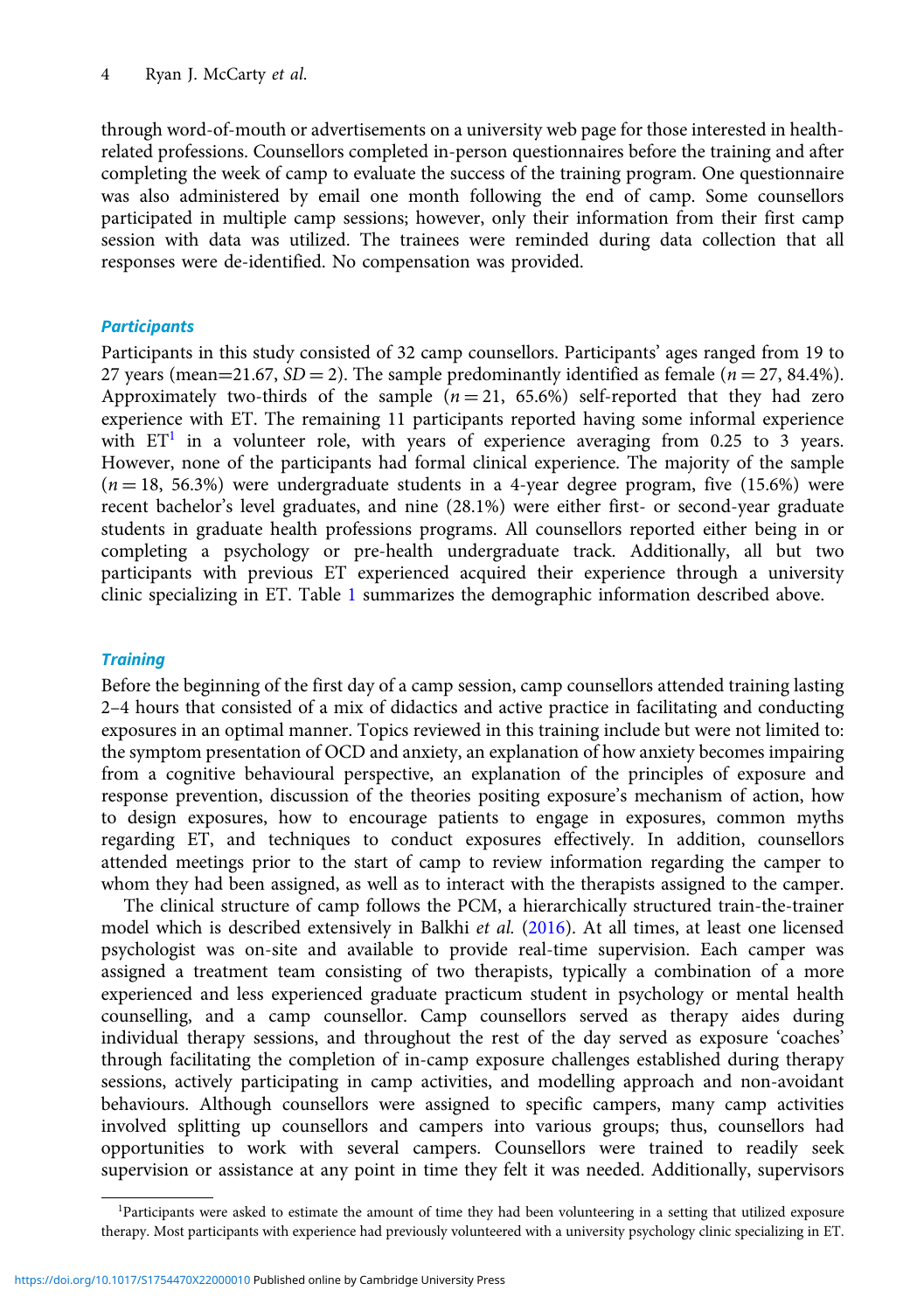| Measure                      | $\%$ | $\mathsf{n}$ | Measure                   | $\%$ | $\mathsf{n}$ |
|------------------------------|------|--------------|---------------------------|------|--------------|
| Gender identification        |      |              | <b>Educational status</b> |      |              |
| Female                       | 84.4 | 27           | 2nd year undergraduate    | 12.5 | 4            |
| Male                         | 15.6 | 5            | 3rd year undergraduate    | 9.4  | 3            |
| Racial/ethnic identification |      |              | 4th year undergraduate    | 34.4 | 11           |
| Asian                        | 15.6 | 5            | Post-baccalaureate        | 15.6 | 5            |
| Arab/Middle Eastern          | 3.1  |              | 1st year graduate         | 15.6 | 5            |
| Latino or Hispanic           | 37.5 | 12           | 2nd year graduate         | 12.5 | 4            |
| White (non-Hispanic)         | 43.8 | 14           | Session of camp           |      |              |
| Prior ET experience          |      |              | June 2018                 | 56.2 | 18           |
| No                           | 65.6 | 21           | <b>July 2018</b>          | 21.9 |              |
| <b>Yes</b>                   | 34.4 | 11           | June 2019                 | 12.5 | 4            |
| Less than 1 year             |      | 1            | <b>July 2019</b>          | 9.4  | 3            |
| $1-2$ years                  |      | 5            |                           |      |              |
| $2-3$ years                  |      | 5            |                           |      |              |

<span id="page-4-0"></span>

|  |  | Table 1. Sample characteristics $(n = 32)$ |  |
|--|--|--------------------------------------------|--|
|--|--|--------------------------------------------|--|

Prior ET experience was chiefly experience participants had as volunteers within an ET clinic. Undergraduate and graduate majors all fell within the health professions umbrella, most frequently medicine and psychology, as well as some nursing students. Information regarding the exact major for each participant was not available.

and more advanced therapists regularly checked in with counsellors and their patients, through group therapy, camp activities, or individual encounters.

Each camp day consisted of camper participation in an hour-long individual therapy session, a group therapy session, and a variety of camp games and activities. Camp activities included team building games, as well as artistic, sport, and other performance-related activities and games with creative twists designed to challenge common fears and symptom domains, such as contamination, perfectionism, social anxiety, and phobias. These activities incorporated exposure and response prevention exercises that encouraged campers to 'face their fears' in a variety of contexts. Some examples of this include playing 'hot potato' with a 'contaminated' object, conducting scavenger hunts with exposure goals, playing games in an incorrect or uneven manner, presenting in front of others about odd topics, and participating in a bug zoo demonstration.

### **Measures**

#### Confidence in Conducting Exposures Scale (CCES)

The CCES (see Supplement [1](https://doi.org/10.1017/S1754470X22000010) of the Supplementary material) was developed by the personnel in charge of training at the Fear Facers camp to assess volunteers' self-efficacy in conducting ET. The CCES is a self-report scale consisting of nine items. Each item asks participants to rate how confident they currently feel about conducting elements of ET on a 0 to 100 scale, where  $0 = 'cannot$  do at all',  $50 = 'moderately$  certain can do' and  $100 = 'highly$  certain can do'. These elements were derived from previous research investigating the training of ET (e.g. Harned et al., [2011](#page-13-0)). Example items include 'design an exposure for a patient', 'challenge a patient to participate in an exposure' and 'conduct an exposure independently'. A total score was created by averaging all nine items, and the internal consistency for the present sample was found to be excellent (Cronbach's  $\alpha$ =0.98). This measure was administered at pre-camp, post-camp, and 1 month following the end of camp.

## Disgust Scale-Revised (DS-R)

The DS-R (Olatunji *et al.*, [2007\)](#page-13-0) is a psychometrically validated and widely used self-report scale assessing disgust sensitivity in multiple contexts. Disgust sensitivity has been defined as the propensity to experience disgust as aversive (Olatunji et al.,  $2007$ ). The DS-R contains 25 items assessed on a 0 to 4 Likert scale. A total average score was used in the present study,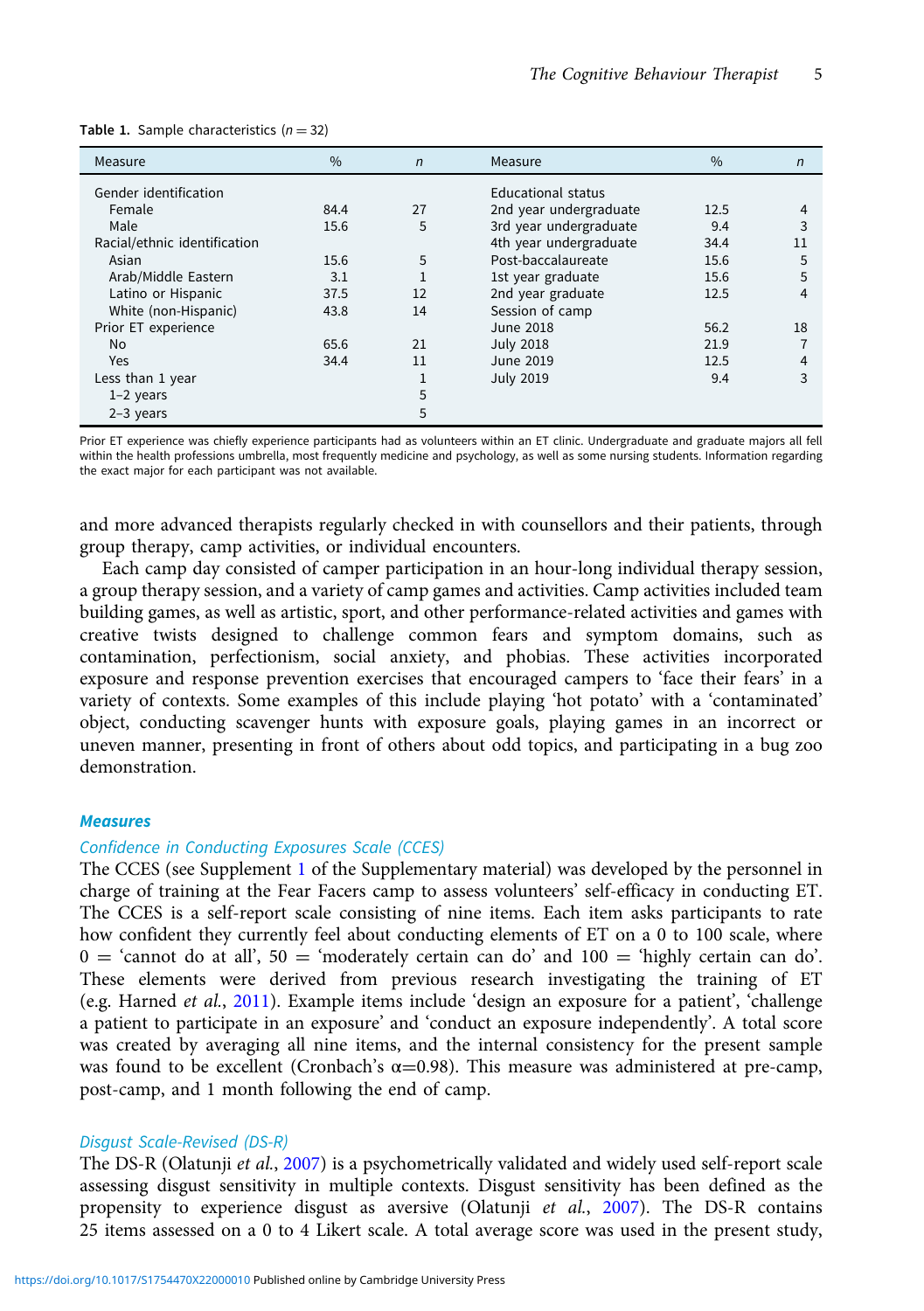with higher scores indicative of higher sensitivity to disgust. Internal consistency was found to be acceptable (Cronbach's  $\alpha$ =0.78). This measure was administered to the counsellors at pre-camp and post-camp.

# Contamination Disgust Scale (CDS)

A modified<sup>2</sup> version of the Contamination Cognition Scale (Deacon and Olatunji, [2007](#page-12-0)), labelled as the CDS in the present study (see Supplement [2](https://doi.org/10.1017/S1754470X22000010) of the Supplementary material), was utilized to assess participants' estimation of the disgust they would experience if they touched a potentially contaminated item and could not wash their hands. The scale includes 13 items that patients with OCD often associate with germs, including toilet seats, raw meat, and animals. Participants rated their disgust on a 0 to 100 scale, where  $0 = \text{'not}$  at all disgusted', 50 = 'moderately disgusted' and 100 = 'extremely disgusted'. A total score averaging all 13 items was calculated, and the scale demonstrated good internal consistency (Cronbach's  $\alpha$ =0.92). This measure was administered pre-camp and post-camp.

#### Statistical Analyses

Data were analysed using the program IBM SPSS 25. Preliminary preparation of the data revealed that 9.9% of all potential pre- and post-camp data points were missing, with Little's Missing Completely at Random analysis suggesting the data was missing at random  $(\chi^2)(30)=26.35$ ,  $p = 0.657$ ). Multiple imputation with 25 imputations was conducted to impute for missing values of the variables of interest at pre-camp and post-camp, using those variables along with all demographic variables as predictors. Pooled statistics across all 25 imputations are reported when possible, otherwise ranges of statistics across all imputations are presented.

As a preliminary analysis, a multivariate analysis of variance (MANOVA) was conducted to determine whether there was an association between particular demographic variables (i.e. prior volunteer experience with ET, level of education, and session of camp) and the pre- and post-camp variables of interest (i.e. CCES, DS-R and CDS scores). Prior experience with ET was dichotomized as yes (1) or no (0), while level of education was divided into three groups: current undergraduate students, post-baccalaureates, and current graduate students.

A repeated measures multivariate analysis of variance (RM-MANOVA) was then conducted to investigate changes in ET self-efficacy and disgust sensitivities from pre- to post-camp. CCES scores, DS-R scores and CDS scores were entered as dependent variables, and time of assessment (pre-camp or post-camp) was entered as the within-subjects factor. Additionally, the interactions between time and the demographic variables found to have a significant multivariate effect from the preliminary MANOVA were also evaluated to account for any confounding relationships. For effect sizes,  $\eta^2$ <sub>partial</sub> was calculated for multivariate and univariate effects, while Cohen's d for either between or within subjects was calculated for pairwise comparisons.

A separate RM-ANOVA was also conducted for participants who provided CCES data at pre-, post- and follow-up assessment. Imputed variables were not used for this analysis, as only 14 of the 32 participants provided these data. Bonferroni corrections were applied to these analyses to correct for multiple comparisons.

Lastly, two linear regressions were conducted to test whether ET self-efficacy was related to the disgust variables at either pre-camp or post-camp. The first predicted pre-camp CCES score using pre-camp DS-R and CDS scores, as well as any significant demographic variables. The second was conducted with pre-camp CCES score, post-camp DS-R and CDS scores, and significant demographic variables predicting post-camp CCES score.

<sup>&</sup>lt;sup>2</sup>The original measure asked participants to rate how likely it was that they would become contaminated from touching an object, as well as how bad it would it be if it was actually contaminated. In the present study, participants were asked how much disgust they would experience if they touched the object and were unable to wash their hands afterwards.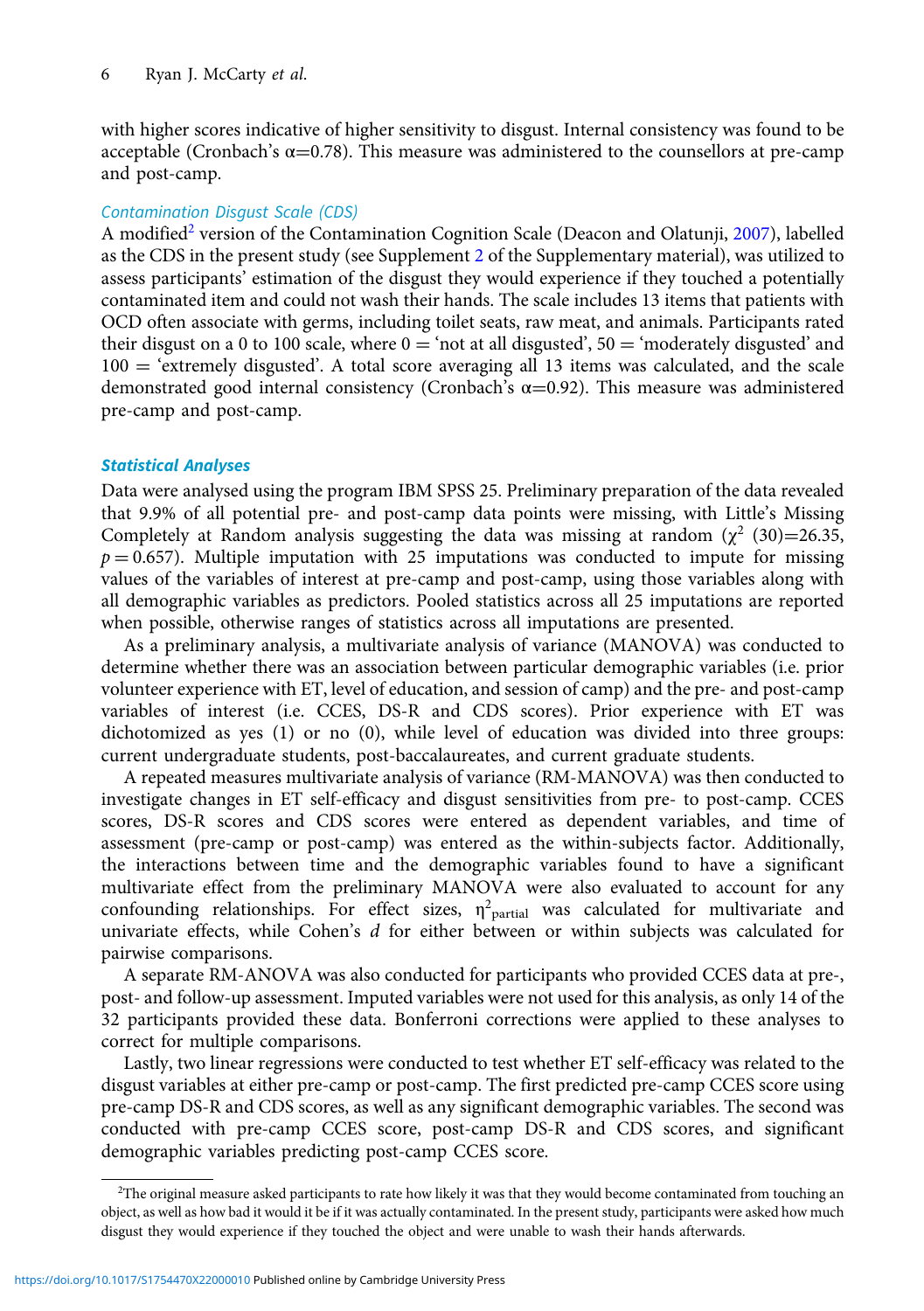| <b>Effects and variables</b>                             | F range        | d.f.  | $p$ range     | $\eta^2$ <sub>partial</sub> range |
|----------------------------------------------------------|----------------|-------|---------------|-----------------------------------|
| Multivariate effect of time                              | 46.54-52.84    | 3, 28 | $-.001$       | $0.83 - 0.85$                     |
| Confidence conducting exposures                          | 112.69-121.18  | 1,30  | $-.001$       | $0.79 - 0.80$                     |
| Disgust sensitivity                                      | 19.58-24.26    | 1, 30 | $-.001$       | $0.40 - 0.45$                     |
| Contamination disgust                                    | 17.89-19.58    | 1,30  | $-.001$       | $0.37 - 0.40$                     |
| Multivariate effect of prior ET experience               | $7.78 - 8.20$  | 3, 28 | $-.001$       | $0.46 - 0.47$                     |
| Confidence conducting exposures                          | 16.22-16.83    | 1, 30 | $-.001$       | $0.35 - 0.36$                     |
| Disgust sensitivity                                      | $0.55 - 0.97$  | 1,30  | $.333 - .463$ | $0.02 - 0.03$                     |
| Contamination disgust                                    | $8.16 - 8.70$  | 1,30  | $.006 - .008$ | $0.21 - 0.23$                     |
| Multivariate interaction of time and prior ET experience | 10.17-10.94    | 3, 28 | $-.001$       | $0.52 - 0.54$                     |
| Confidence conducting exposures                          | 28.26-31.09    | 1, 30 | $-.001$       | $0.49 - 0.51$                     |
| Disgust sensitivity                                      | $0.00 - 0.14$  | 1, 30 | .708-.991     | >0.01                             |
| Contamination disgust                                    | $3.743 - 4.27$ | 1, 30 | $.048 - .063$ | $0.11 - 0.13$                     |

Table 2. Model statistics of RM-MANOVA tests

Based on 25 imputations. Time and time×prior ET experience entered as within subjects' factors; prior ET experience entered as between subjects' factor Pillai's trace for each multivariate effect is equivalent to its  $\eta^2{}_{\sf partial}$  value.

#### Table 3. Estimated marginal means

| Time point and variable                   | Prior ET experience       | No prior ET experience      | Total sample      |
|-------------------------------------------|---------------------------|-----------------------------|-------------------|
|                                           | $(n=11)$                  | $(n=21)$                    | $(n=32)$          |
| Pre-camp confidence conducting exposures  | 70.96 $(6.70)^{a,b}$      | 30.27 $(4.85)^{b,c}$        | 50.61 $(4.14)^d$  |
| Post-camp confidence conducting exposures | 89.09 (3.13) <sup>a</sup> | $85.13(2.27)^c$             | 87.11 $(1.93)^d$  |
| Pre-camp disgust sensitivity              | 41.27 $(4.17)^e$          | 45.39 $(3.05)^{\dagger}$    | 43.33 $(2.58)^g$  |
| Post-camp disgust sensitivity             | 30.09 $(3.71)^e$          | 33.35 $(2.71)$ <sup>†</sup> | 31.72 $(2.29)^g$  |
| Pre-camp contamination disgust            | 18.11 $(4.91)^h$          | 35.84 $(3.56)^{h,i}$        | $26.98(3.03)^{j}$ |
| Post-camp contamination disgust           | 11.05 (3.02)              | 16.52 $(2.19)^{i}$          | 13.78(1.86)       |

Pooled mean (SE) statistics based on 25 imputations. All variables can range from 0 to 100. Variables with the same superscript letter are significantly different from each other at  $p < .05$ .

### **Results**

## Preliminary analyses

The first MANOVA revealed a significant multivariate effect for prior ET experience on the precamp and post-camp variables across all 25 imputations (Pillai's trace≥.596,  $F_{6,20} \ge 4.908$ ,  $p \leq 0.003$ ). Level of educational attainment (Pillai's trace≤.493,  $F_{12,42} \leq 1.112$ ,  $p \geq 0.376$ ) and session of camp (Pillai's trace≤.482,  $F_{18,66} \le 0.722$ ,  $p \ge .777$ ) did not have significant multivariate effects across all imputations. As such, the subsequent RM-MANOVA was conducted using the interaction between time and prior ET experience, and prior ET experience was included as a predictor for both sets of regressions predicting CCES scores.

#### Change in variables

The RM-MANOVA revealed a significant main effect of time on the dependent variables, collectively, for all 25 imputations (all  $p < .001$ ), with  $\eta^2$ <sub>partial</sub> values ranging from 0.83 to 0.85. Additionally, there was a significant multivariate interaction between time and prior ET experience for all 25 imputations (all  $p < .001$ ), with  $\eta^2$ <sub>partial</sub> values ranging from 0.52 to 0.54. Multivariate and univariate effects are summarized in Table 2 and estimated marginal means for each variable at each time point are presented in Table 3.

# Self-efficacy conducting ET following training

Both the main effect of time  $(F_{1,30} \ge 112.69, p < .001, \eta^2$  partial≥0.79) and the interaction of time and prior ET experience  $(F_{1,30} \ge 10.17, p < .001, \eta^2_{\text{partial}} \ge 0.49)$  were significant for CCES scores across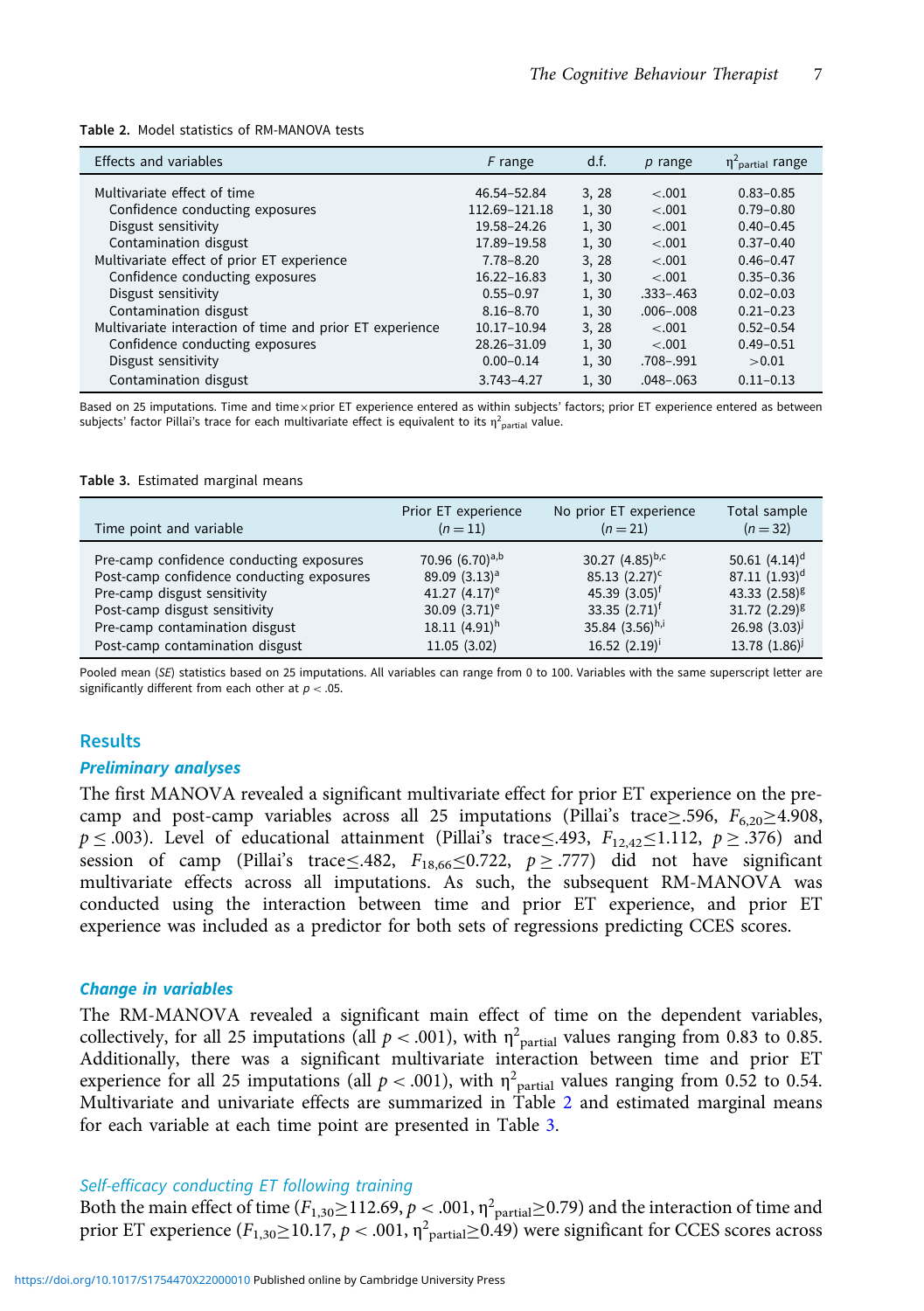all imputations. Overall, ET self-efficacy increased by 36.5 points (72% increase,  $p < .001$  for all imputations) from pre-camp to post-camp, corresponding to a pooled Cohen's  $d$  of 1.86. Across all imputations, pairwise comparisons revealed significant increases in ET self-efficacy for both those with prior experience  $(d = 1.19, p < .005)$  and those without prior experience  $(d = 2.92,$  $p < .001$ ) from pre-camp to post-camp. Those who had prior ET experience also reported significantly higher pre-camp ET self-efficacy than those without  $(d=1.23, p<.001)$ ; however, there was no significant difference between the two groups in post-camp ET selfefficacy ( $d = 0.27$ ,  $p > 0.3$ ).

The RM-ANOVA for the participants<sup>3</sup> providing pre-, post- and follow-up data revealed a statistically significant effect of time  $(F_{1.13,15.81} = 26.22, p < .001, \eta^2$ <sub>partial</sub>=0.70). Pairwise comparisons revealed the following differences in ET self-efficacy at each time point; postcamp was significantly higher than at pre-camp  $(d=1.42, p < .001)$ , post-camp was significantly higher than at follow-up ( $d = 0.84$ ,  $p = .023$ ), and follow-up was significantly higher than at pre-camp ( $d = 1.43$  $d = 1.43$  $d = 1.43$ ,  $p < .001$ ). Table 4 summarizes these findings.

## Disgust sensitivity following training

The univariate effect of time was significant on DS-R scores for all 25 imputations ( $F_{1,30} \ge 19.58$ ,  $p < .001$ ,  $\eta^2$ <sub>partial</sub>  $\ge 0.40$ ), but the interaction between time and prior experience was not  $(F_{1,30} \ge 0.00, p \ge .708, \eta^2_{\text{partial}} \ge 0.00]$ . Pairwise comparisons revealed that on average across all imputations, mean disgust sensitivity decreased by 11.61 points (27% decrease,  $p < .001$  for all imputations) from pre-camp to post-camp, corresponding to a pooled Cohen's d of 0.84. Disgust sensitivity did not significantly differ between those with and without prior ET experience at either time point.

#### Contamination disgust following training

The main effect of time for CDS scores was significant across all 25 imputations ( $F_{1,30} \ge 17.89$ ,  $p < .001$ ,  $\eta^2$ <sub>partial</sub>  $\geq$  0.37). The interaction between time and prior ET experience on CDS scores reached significance at  $\alpha$ =.05 for two of the 25 imputations but approached significance in all other imputations ( $F_{1,30} \geq 3.743$ , p ranges .048 to .063,  $\eta^2$ <sub>partial</sub>  $\geq$  0.11). Across all participants, the pooled decrease in contamination disgust was 13.2 points (49% decrease,  $d = 0.80$ ,  $p < .001$  for all imputations). For those without prior experience with ET, contamination disgust significantly decreased ( $p < .001$  for all imputations) with a pooled Cohen's d of 1.17. There was not a significant decrease in contamination disgust for those with prior ET experience (pooled  $d = 0.43$ ,  $p < 0.16$  for all imputations). While those without prior ET experience reported higher contamination disgust at pre-camp (pooled  $d = 1.09$ ,  $p < .001$  for all imputations), there was no significant difference between the two groups at post-camp (pooled  $d = 0.55$ ,  $p < 0.15$  for all imputations).

#### Predictors of ET self-efficacy

Table [5](#page-8-0) summarizes the regressions predicting pre-camp and post-camp ET self-efficacy. The imputed models for the first regression explained 46–47% of the variance in pre-camp ET self-efficacy ( $F_{3,28}$ >7.90, p < .001). In this first model, having prior experience with ET was a significant positive predictor of ET self-efficacy (pooled  $\beta$ =0.72, pooled  $p < .001$ ), while precamp disgust sensitivity (pooled  $\beta = -0.10$ , pooled  $p = 0.542$ ), and pre-camp contamination disgust (pooled β=0.14, pooled  $p = 0.425$ ) were not.

<sup>&</sup>lt;sup>3</sup>These 14 participants had pre-camp CCES scores that trended towards being significantly higher than the participants who did not complete the follow-up measure. No significant difference was found for post-camp CCES scores. Six of the 14 participants had prior ET experience.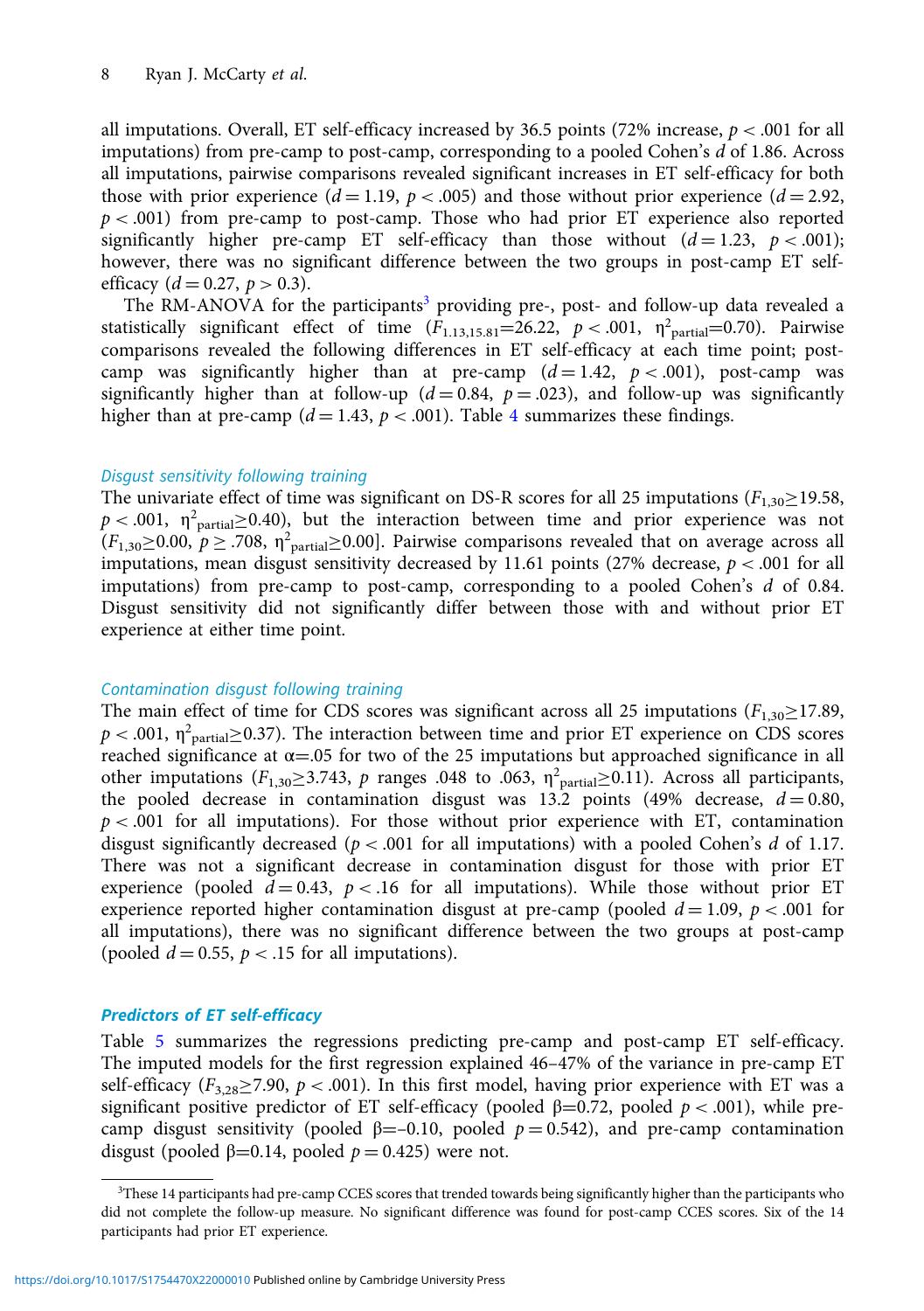<span id="page-8-0"></span>

|                                 | Pre-camp Mean (SD) | Post-camp Mean (SD) | Follow-up Mean (SD) |  |
|---------------------------------|--------------------|---------------------|---------------------|--|
| Confidence conducting exposures | 55.60 (30.36)      | 88.89 (8.45)        | 79.96 (16.42)       |  |

 $n = 14$ , all significantly differ from each other at  $p < .05$ . Of these participants, six had prior ET experience.

Table 5. Regression statistics

| Variable                                                                                                                                       | $R^2$ range   | F range       | р                                  |                         | β                       |
|------------------------------------------------------------------------------------------------------------------------------------------------|---------------|---------------|------------------------------------|-------------------------|-------------------------|
| Pre-camp confidence conducting exposures<br>Prior ET experience<br>Pre-camp disgust sensitivity                                                | $0.46 - 0.47$ | $7.90 - 8.24$ | < 0.001<br>0.000<br>0.542          | 4.56<br>$-0.61$         | 0.72<br>$-0.10$         |
| Pre-camp contamination disgust<br>Post-camp confidence conducting exposures<br>Prior ET experience<br>Pre-camp confidence conducting exposures | $0.50 - 0.54$ | $6.87 - 8.05$ | 0.425<br>< 0.001<br>0.027<br>0.000 | 0.80<br>$-2.21$<br>3.84 | 0.14<br>$-0.40$<br>0.72 |
| Post-camp disgust sensitivity<br>Post-camp contamination disgust                                                                               |               |               | 0.292<br>0.003                     | 1.05<br>$-2.97$         | 0.17<br>$-0.47$         |

 $R^2$  and F values are the minimum and maximum statistics observed for the 25 imputations. β and t are pooled statistics of the 25 imputations.

In the second regression, between 50 and 54% of the variance in post-camp ET self-efficacy was explained across 25 imputations ( $F4,27 \ge 6.87$ ,  $p < .001$ ). Pre-camp ET self-efficacy was a significant positive predictor of post-camp ET self-efficacy (pooled  $\beta$ =0.72, pooled  $p$  < .001). Additionally, having prior experience with ET before participating in the camp and post-camp contamination disgust were both significant negative predictors of post-camp ET self-efficacy (pooled  $\beta = -0.40$ , pooled  $p = .027$ , and pooled  $\beta = -0.47$ , pooled  $p = .003$ , respectively). Postcamp disgust sensitivity was not a significant predictor in the model (pooled  $\beta=0.17$ , pooled  $p = .292$ ).

# **Discussion**

Consistent with hypotheses, participants' feelings of self-efficacy conducting ET significantly increased between the beginning of the training and the end of the summer camp, with a large effect size. This increase in self-efficacy was especially pronounced in individuals who reported they had no experience conducting exposures prior to the camp. Additionally, among a subset of participants surveyed one month following the end of the camp, average self-efficacy with ET remained above levels observed before the camp, although below levels observed immediately after the end of camp. Taken together, these findings contribute to research suggesting that brief training experiences that emphasize experiential learning, tiered supervision, and a train-the-trainer model can increase feelings of self-efficacy in performing ET or other forms of evidence-based practice, which has been linked with an increased likelihood of using the treatment (Harned *et al.*, [2011;](#page-13-0) Harned *et al.*, [2014;](#page-13-0) Pittig *et al.*, [2019](#page-14-0)). These previous investigations, however, have utilized samples of currently practising clinicians, whereas the present study investigated individuals who had never conducted therapy or independent clinical work. There are several advantages to targeting this population.

First, providing early opportunities for individuals to gain experience conducting ET is associated with an increased likelihood of utilizing this treatment in the future (Broicher et al., [2017](#page-12-0); Pittig and Hoyer, [2017](#page-13-0)). In general, clinicians directly report that early training experiences are highly influential in their decision to utilize certain psychotherapeutic practices (Cook et al., [2009\)](#page-12-0). Additionally, younger, more inexperienced individuals are more open to undergo training in evidence-based modalities and ultimately adopt the treatment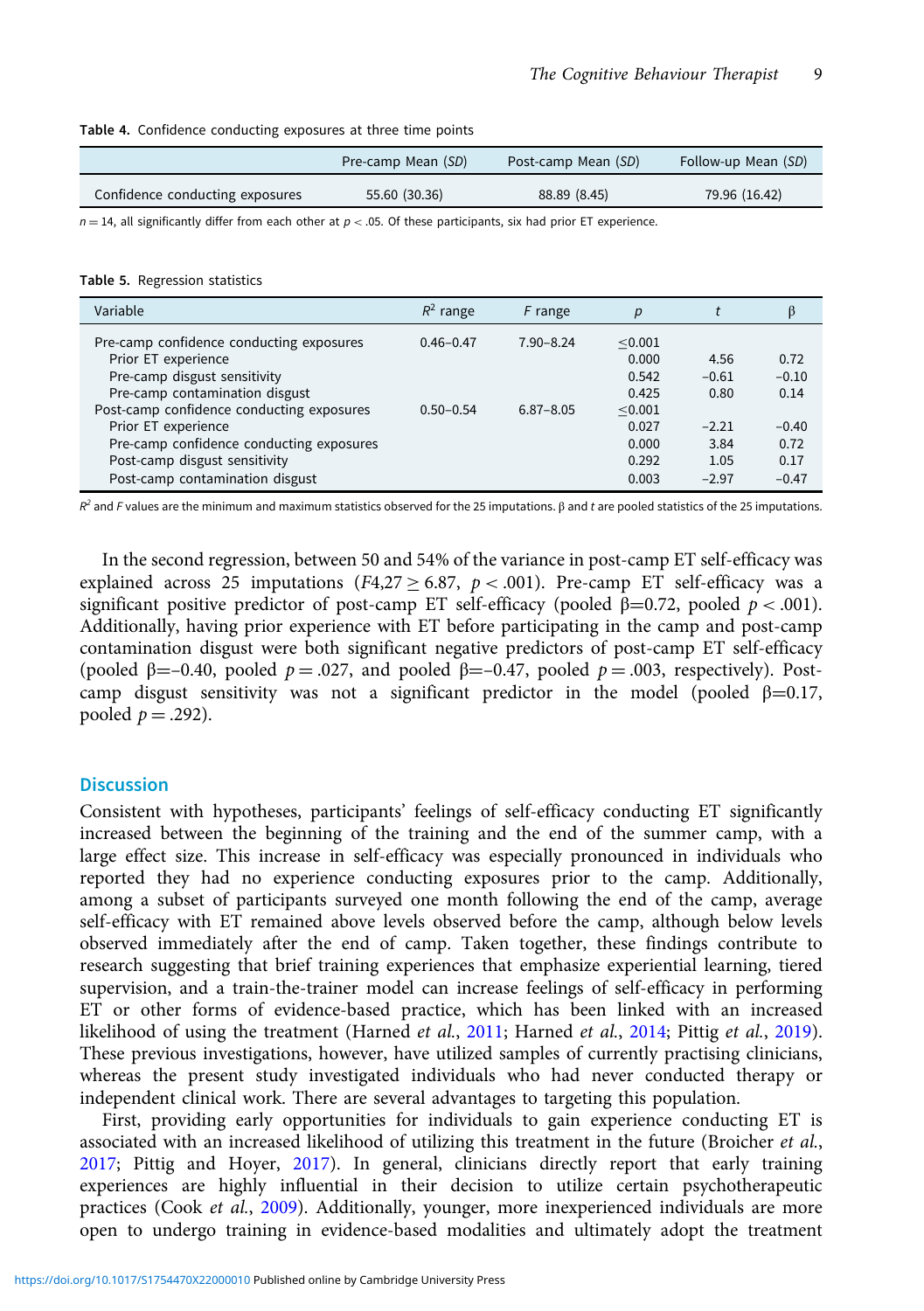(Beidas and Kendall, [2010;](#page-12-0) Pittig and Hoyer, [2017\)](#page-13-0). Thus, from a developmental lens, early experiences – particularly experiences prior to graduate-level training – with empirically supported treatments such as ET can be important in establishing a professional identity in which evidence-based practices are viewed as favourable and feasible to conduct in actual practice. Drawing from vocational theory, experiences like these can serve as opportunities to build interest in career choice through development of career self-efficacy (Choi et al., [2012\)](#page-12-0). Specifically, this kind of training serves as a method to affect both process career self-efficacy (which refers to actively engaging in activities to make decisions on a career) and content career self-efficacy (referring to self-efficacy performing in certain fields, like exposure therapy in this case; Choi et al., [2012](#page-12-0)).

An additional advantage to this population is that it can potentially result in interdisciplinary dissemination of ET. Providing hands-on training in how to combat anxiety for those who may enter medicine, nursing or other health fields can be valuable in enhancing their treatment conceptualization and recommendations moving forward (Reid, Guzick et al., [2017](#page-12-0)). Calls to disseminate ET to lay-providers or non-mental health specialists have already been made, and findings suggest it can be effectively taught (Gega *et al.*, [2007](#page-13-0); McDonough and Marks, [2002\)](#page-13-0).

In examining the CCES scores, one may be surprised by the high average level of ET selfefficacy following the end of camp (86.5 out of a possible 100) for a group of relative novices. Certainly, there is evidence to suggest that providers may over-estimate their own capabilities or competence with psychotherapeutic treatments (Waller and Turner, [2016](#page-14-0)). There is also the possibility of a ceiling effect of the CCES measure. However, it may also be attributable to the extensive clinical support provided to the counsellors through the PCM. Research has previously described the important role of organizational and environmental factors on feelings of self-efficacy conducting evidence-based practice (Beidas and Kendall, [2010;](#page-12-0) Turner et al., [2011](#page-14-0)). Through the PCM, counsellors were able to take limited responsibility and heavily lean on experienced therapists or supervisors, yet were also given numerous opportunities to directly experience and even administer the delivery of exposures, which was associated with greatly enhanced self-efficacy with ET even one month following camp. With that said, this increase in self-efficacy is heavily contingent on contextual factors, as participants' rating of self-efficacy is a function of their specific role in camp, so it is unknown if this would generalize to exposure therapy in other contexts.

Even amongst pre-professionals, those who had some level of 'experience' with ET came into the training experience with much higher feelings of exposure self-efficacy. Rather than exclude these individuals, these counsellors were included in the analyses because the PCM is designed to meet trainees where they are at in terms of their own capabilities (Balkhi et al., [2016\)](#page-12-0), which is in line with conceptualizations that training should become increasingly complex as individuals progress (Callahan and Watkins, [2018](#page-12-0)). Counsellors entering with some experience were often assigned campers with more severe symptoms and more complex presentations or were given more responsibilities in setting up or leading camp-related activities. This may be reflective in that, while ET self-efficacy did increase amongst those with prior experience, post-camp selfefficacy did not significantly differ from those without prior experience. More experienced individuals may have had a different conceptualization as to their role in delivering ET, reflective of a developmentally tailored experience.

Both counsellor global disgust sensitivity and contamination disgust decreased with time, although the decrease in contamination disgust was only significant in those without prior ET experience. This is probably due to a combination of a floor effect on the CDS – those with prior ET experience already scored fairly low on this measure – and constraints related to the small sample size for the prior ET experience group  $(n = 11)$ . Disgust sensitivity was previously observed to decrease across a practicum experience in ET following the PCM (Reid, Guzick et al., [2017](#page-12-0)), and has also been shown to reduce during ET for individuals independently of their anxiety (Smits et al., [2002](#page-14-0)). Of note, declines in disgust following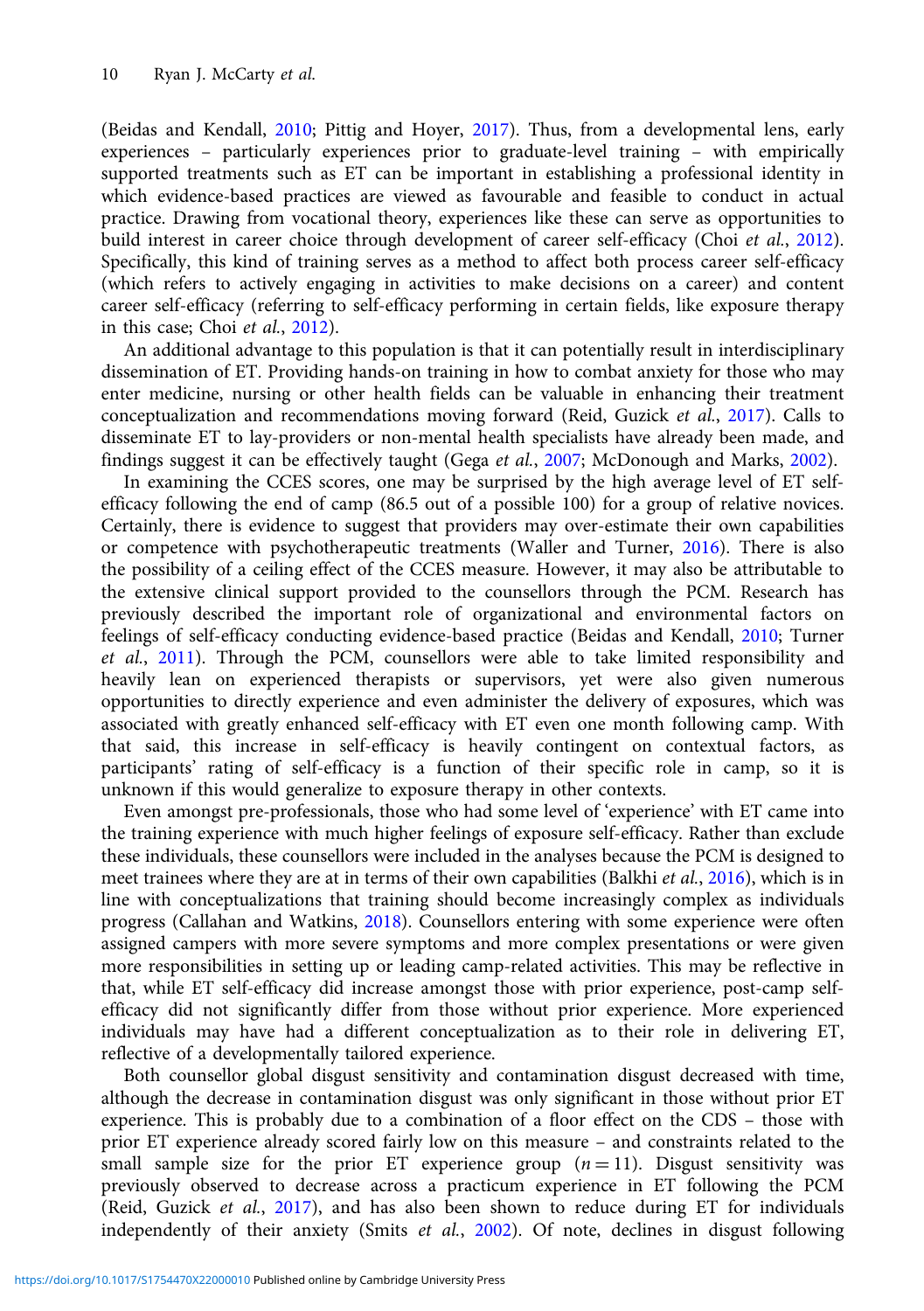exposure tend to be situation specific as opposed to global (Consedine *et al.*, [2013](#page-12-0); Olatunii *et al.*, [2017](#page-13-0); Smits et al., [2002](#page-14-0)), so perhaps these changes in disgust are contextualized to the setting of the camp. This may have been accomplished by the opportunities that counsellors had to model disgust-related exposures, as well as modelling they witnessed from more advanced trainees.

Moreover, in this study disgust sensitivity broadly did not predict ET self-efficacy; however, lower contamination disgust after camp was associated with higher post-camp ET self-efficacy. This may be because the camp's group activities tended to target contamination, phobic, and social fears, rather than obsessions and compulsions related to harm, symmetry or taboo thoughts. For example, counsellors and campers were instructed to not wash their hands while at camp except under specific circumstances, and many activities were designed to elicit feelings of being potentially contaminated. Based on their camp experience, pre-professionals in this study may have been more inclined to think that exposures typically involve contamination and may have been more likely to believe there is a stronger relationship between ability to deliver ET with how disgusted they feel with possibly contaminated objects as opposed to more broad disgust sensitivity. On the other hand, it is possible that specific feelings of disgust are more pertinent to beliefs of being able to effectively conduct ET than a more general disgust sensitivity. A study by Holstermann et al. [\(2009\)](#page-13-0) found that feelings of task-specific disgust moderated changes in perceived self-efficacy related to that task. Like this study, disgust did not seem to impact self-efficacy prior to the start of the task but did impact participants' ratings of self-efficacy after the task had begun (Holstermann et al., [2009](#page-13-0)). Results from Randler et al. ([2013](#page-14-0)) also suggest that situation-specific disgust may negatively impact feelings of competence.

This possible relationship between disgust and feelings of self-efficacy appears to be consistent with other research regarding disgust's impact on vocational development. Disgust sensitivity has been found to be associated with certain vocational decisions, such as choosing medicine over other healthcare professions (Consedine et al., [2013\)](#page-12-0), or being more willing to engage in direct volunteer activities over indirect participation (Hamerman and Schneider, [2018](#page-13-0)). Randler and colleagues [\(2013](#page-14-0)) and Holstermann et al. ([2009\)](#page-13-0) suggested that feelings of disgust relating to academic activities may negatively influence intrinsic motivation, which may also apply in a context such as ET. Notably, average levels of disgust sensitivity and contamination disgust in this study were below the midpoint of the DS-R and CDS, respectively, at pre-camp and post-camp, thus, it is possible that individuals interested in participating in ET may present with lower or more easily adjusted state or trait disgust, but the present study cannot provide explicit support for that hypothesis.

In considering these findings, it is also important to note the limitations of the present investigation. This study did not have a control group and was not experimental in nature, thus statements regarding the 'effect' of this training must be tempered. That stated, this study possesses ecological validity due to the examination of an actual clinical event (i.e. clinical care during the Fear Facers camp) and the scalability and replicability of the PCM due to its focus on experiential learning with a hierarchical structure with tiered supervision (Balkhi et al., [2016](#page-12-0)). However, the sample size for the present study was limited, there was heterogeneity in participants' education levels and majors, and there was certainly selection bias due to use of a convenience sample. Additionally, two of the three main outcome measures were created by the authors for the purpose of this training, and thus have unestablished indices of reliability and validity. Other important measures of training outcome and impact such as satisfaction with utilizing ET, desire to utilize ET in the future, and directive measures of ET knowledge and competence were not included, nor was extensive longitudinal data gathered. As was observed, ET self-efficacy at 1-month follow-up decreased relative to immediately after camp, so it is unknown whether the gain in ET self-efficacy observed would remain over a longer period of time. It is also important to note that while feelings of competence utilizing a therapy are often associated with utilization rates, this is far from a perfect relationship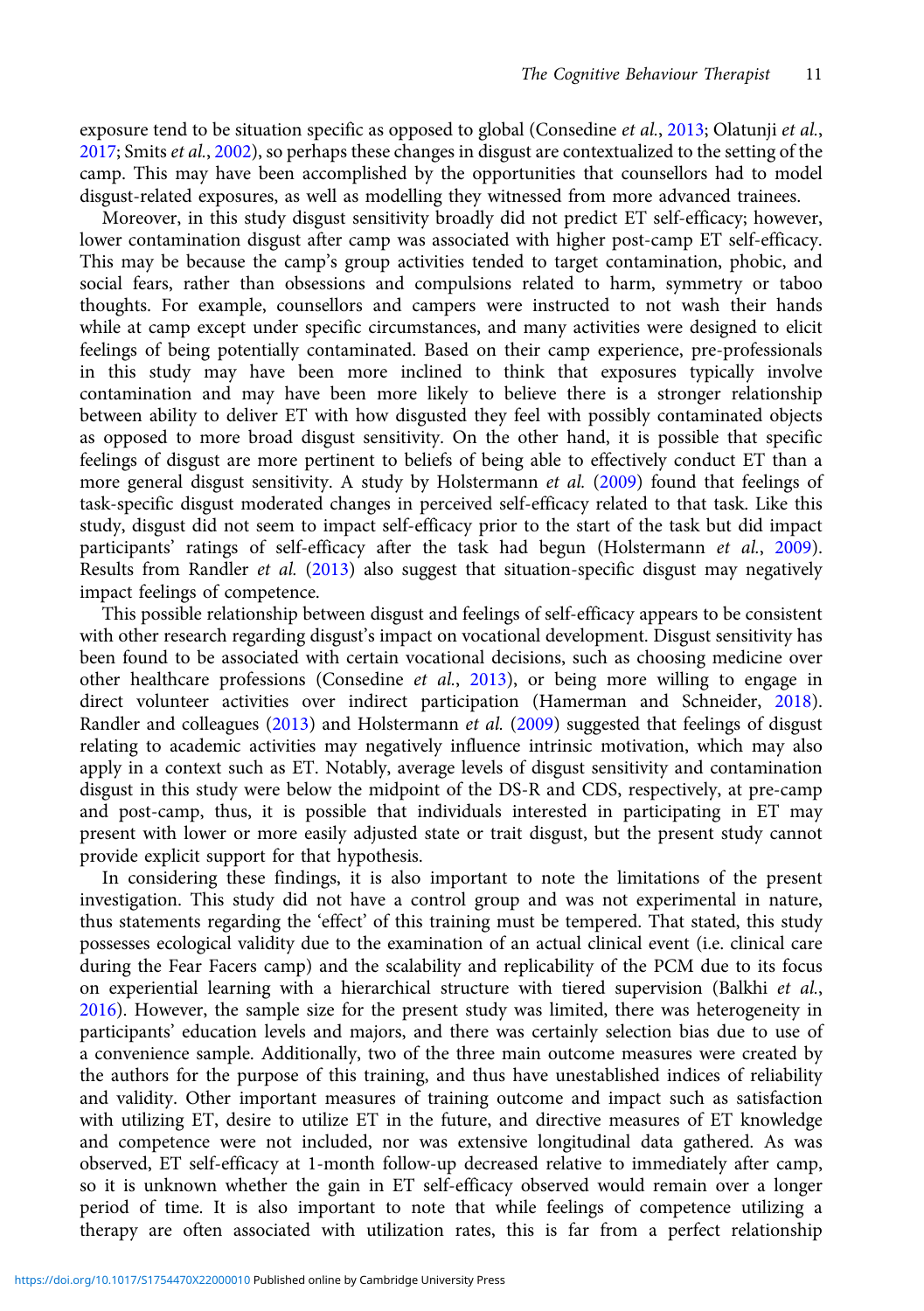(Beidas and Kendall, [2010\)](#page-12-0). In this training experience, individuals were only assessed following the initial didactic training and after the end of camp, but not following the end of didactic training. As such, the relative effect of the pre-camp training versus the actual camp experience on the variables of interest is unknown. The information that was collected was not linked to patient outcomes, which can be problematic given that change in therapist variables such as self-efficacy have not always corresponded with patient change (Beidas and Kendall, [2010](#page-12-0)), although it is important to note the preliminary clinical data for patient outcome in Fear Facers is promising (L. Lazaroe et al., under review).

Future research should include experimental research utilizing larger, diverse samples, psychometrically validated questionnaires, and longitudinal data collection to verify the efficacy of the PCM, both in terms of trainee development as well as patient satisfaction and outcome. Use of control interventions (e.g. didactic instructions without hands-on experience) would also increase confidence in the efficacy of this training model. Additionally, more research is needed to directly identify the benefits of receiving early hands-on experience with evidence-based practices like ET, such as its role in vocational selection. The role of clinicians' feelings of disgust surrounding exposures warrant further investigation, as it is unknown if disgust is influential for more experienced clinicians. Clinician characteristics, particularly disgust proneness, should be holistically conceptualized and considered for their possible influence in treatment outcome.

# **Conclusions**

In conclusion, a time-limited training experience that follows the principles of a live tieredsupervision model with modelling from more advanced clinicians and a hierarchical structure that provides incrementally more responsibility with increased competence is a promising method to enhance feelings of self-efficacy conducting ET, even amongst a group of preprofessionals with limited ET experience. In turn, there is potential that establishing early selfefficacy in ET may lead to increased dissemination of this efficacious treatment. While more research is needed on how therapist characteristics influence utilization of evidence-based practice, particularly disgust, we hope that these findings help guide future dissemination work and training efforts, with the goal of increasing the availability of evidence-based services that leads to more patients experiencing symptom decline and improvement of life.

## Key practice points

- (1) Pre-professionals can establish self-efficacy conducting CBT techniques following experiential training.
- (2) Sensitivity to disgust may be an important clinician level variable to consider in the practice of exposure therapy.
- (3) Providing early and enriched training experiences with CBT techniques may aid to improve dissemination.

Supplementary material. To view supplementary material for this article, please visit: [https://doi.org/10.1017/](https://doi.org/10.1017/S1754470X22000010) [S1754470X22000010](https://doi.org/10.1017/S1754470X22000010)

#### Acknowledgements. None.

Author contributions. Ryan McCarty: Conceptualization (supporting), Data curation (equal), Formal analysis (lead), Investigation (equal), Methodology (supporting), Project administration (equal), Writing – original draft (lead), Writing – review & editing (lead); Danielle Cooke: Conceptualization (lead), Data curation (equal), Investigation (equal), Methodology (lead), Project administration (equal), Writing – review & editing (supporting); Lacie Lazaroe: Conceptualization (supporting), Investigation (equal), Methodology (supporting), Project administration (supporting), Writing – original draft (supporting), Writing – review & editing (supporting); Andrew Guzick: Conceptualization (supporting), Investigation (supporting), Methodology (supporting), Writing – review & editing (supporting); Andrea Guastello: Supervision (supporting), Writing – original draft (supporting), Writing – review & editing (supporting); Sierra Budd: Data curation (equal), Investigation (supporting), Project administration (equal),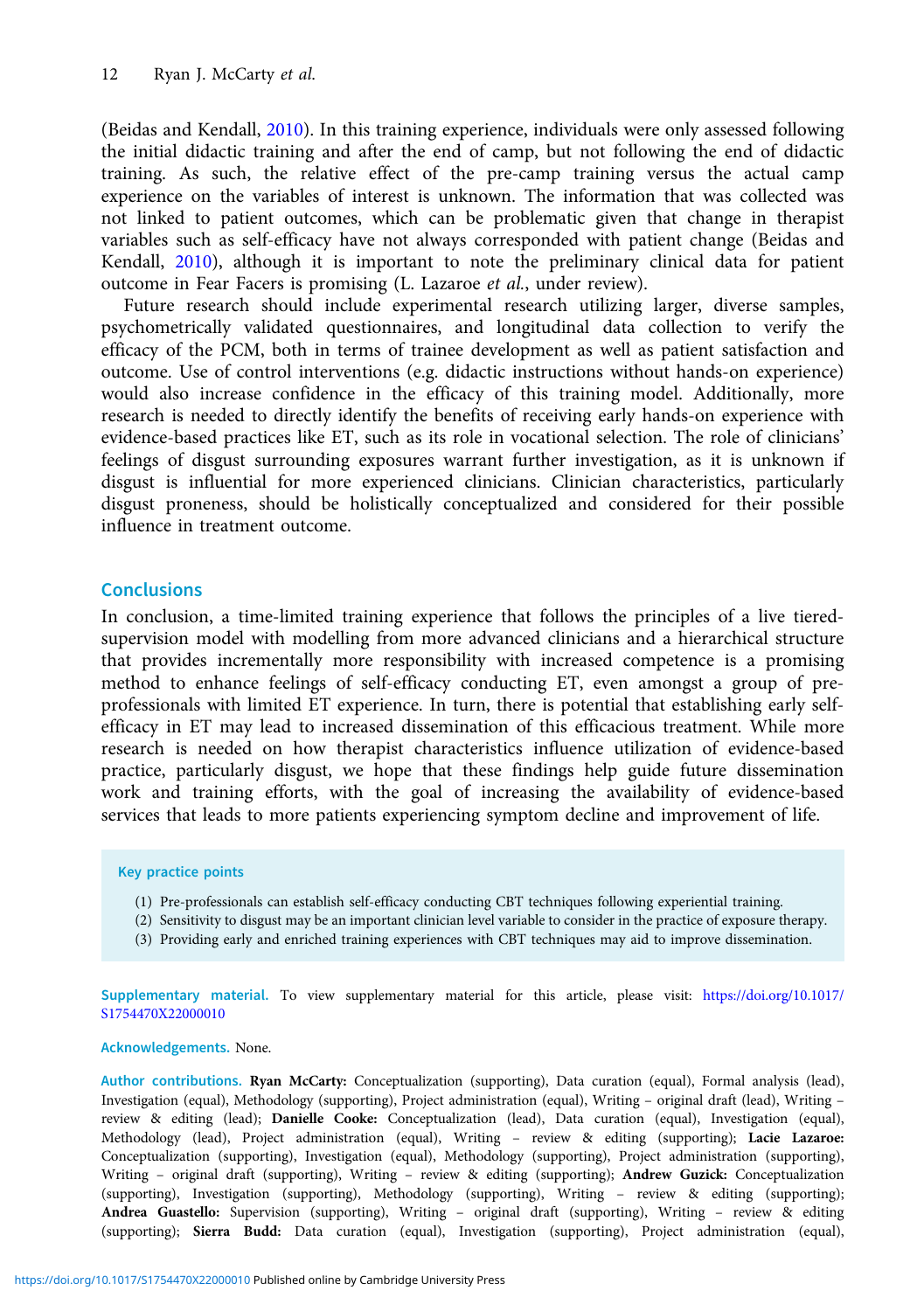<span id="page-12-0"></span>Writing – review & editing (supporting); Seth Downing: Project administration (supporting), Writing – original draft (supporting), Writing – review & editing (supporting); Ashley Ordway: Investigation (equal), Methodology (supporting), Project administration (supporting), Writing - review & editing (supporting); Carol Mathews: Resources (lead), Supervision (supporting), Writing – review & editing (supporting); Joseph McNamara: Conceptualization (supporting), Formal analysis (supporting), Investigation (supporting), Supervision (lead), Writing – original draft (supporting), Writing – review & editing (supporting).

Financial support. This research did not receive any specific grant from funding agencies in the public, commercial, or notfor-profit sectors.

Conflicts of interest. The authors report no conflicts of interest.

Ethics statements. All authors have abided by the Ethical Principles of Psychologists and Code of Conduct as set out by the APA. This study was approved by the University of Florida Institutional Review Board (IRB201902582).

Data availability statement. The data that support the findings of this study are available from the corresponding author, R.M., upon reasonable request.

#### Further reading.

- Balkhi, A. M., Reid, A. M., Guzick, A. G., Geffken, G. R., & McNamara, J. P. H. (2016). The progress cascading model: a scalable model for teaching and mentoring graduate trainees in exposure therapy. Journal of Obsessive-Compulsive and Related Disorders, 9, 36–42. <https://doi.org/10.1016/j.jocrd.2016.02.005>
- Beidas, R. S., & Kendall, P. C. (2010). Training therapists in evidence-based practice: a critical review of studies from a systems-contextual perspective. Clinical Psychology: Science and Practice, 17, 1–30. [https://doi.org/10.1111/j.1468-2850.](https://doi.org/10.1111/j.1468-2850.2009.01187.x) [2009.01187.x](https://doi.org/10.1111/j.1468-2850.2009.01187.x)
- Deacon, B. J., Farrell, N. R., Kemp, J. J., Dixon, L. J., Sy, J. T., Zhang, A. R., & McGrath, P. B. (2013). Assessing therapist reservations about exposure therapy for anxiety disorders: the Therapist Beliefs about Exposure Scale. Journal of Anxiety Disorders, 27, 772–780. <https://doi.org/10.1016/j.janxdis.2013.04.006>
- Reid, A. M., Guzick, A. G., Balkhi, A. M., McBride, M., Geffken, G. R., & McNamara, J. P. H. (2017). The progressive cascading model improves exposure delivery in trainee therapists learning exposure therapy for obsessive-compulsive disorder. Training and Education in Professional Psychology, 11, 260–265. <https://doi.org/10.1037/tep0000159>

#### References

- Abramowitz, J. S., Deacon, B. J., & Whiteside, S. P. H. (2019). Exposure Therapy for Anxiety Second Edition: Principles and Practice. Guilford Publications.
- Becker, C. B., Zayfert, C., & Anderson, E. (2004). A survey of psychologists' attitudes towards and utilization of exposure therapy for PTSD. Behaviour Research and Therapy, 42, 277–292. [https://doi.org/10.1016/S0005-7967\(03\)00138-4](https://doi.org/10.1016/S0005-7967(03)00138-4)
- Broicher, T., Gerlach, A. L., & Neudeck, P. (2017). Die Relevanz der Ausbildung für den späteren Einsatz von Expositionsverfahren in der therapeutischen Praxis. Zeitschrift Für Klinische Psychologie Und Psychotherapie, 46, 107–116. <https://doi.org/10.1026/1616-3443/a000415>
- Callahan, J. L., & Watkins Jr, C. E. (2018). The science of training II: prepracticum and practicum training. Training and Education in Professional Psychology, 12, 231–244. <https://doi.org/10.1037/tep0000209>
- Choi, B. Y., Park, H., Yang, E., Lee, S. K., Lee, Y., & Lee, S. M. (2012). Understanding career decision self-efficacy: a metaanalytic approach. Journal of Career Development, 39, 443–460. <https://doi.org/10.1177/0894845311398042>
- Chu, B. C., Crocco, S. T., Arnold, C. C., Brown, R., Southam-Gerow, M. A., & Weisz, J. R. (2015). Sustained implementation of cognitive-behavioral therapy for youth anxiety and depression: long-term effects of structured training and consultation on therapist practice in the field. Professional Psychology, Research and Practice, 46, 70–79. <https://doi.org/10.1037/a0038000>
- Consedine, N. S., Yu, T.-C., & Windsor, J. A. (2013). Nursing, pharmacy, or medicine? Disgust sensitivity predicts career interest among trainee health professionals. Advances in Health Sciences Education, 18, 997–1008. [https://doi.org/10.1007/](https://doi.org/10.1007/s10459-012-9439-z) [s10459-012-9439-z](https://doi.org/10.1007/s10459-012-9439-z)
- Cook, J. M., Schnurr, P. P., Biyanova, T., & Coyne, J. C. (2009). Apples don't fall far from the tree: influences on psychotherapists' adoption and sustained use of new therapies. Psychiatric Services, 60, 671–676. [https://doi.org/10.](https://doi.org/10.1176/ps.2009.60.5.671) [1176/ps.2009.60.5.671](https://doi.org/10.1176/ps.2009.60.5.671)
- Deacon, B. J., Lickel, J. J., Farrell, N. R., Kemp, J. J., & Hipol, L. J. (2013). Therapist perceptions and delivery of interoceptive exposure for panic disorder. Journal of Anxiety Disorders, 27, 259–264. [https://doi.org/10.1016/j.janxdis.](https://doi.org/10.1016/j.janxdis.2013.02.004) [2013.02.004](https://doi.org/10.1016/j.janxdis.2013.02.004)
- Deacon, B., & Olatunji, B. O. (2007). Specificity of disgust sensitivity in the prediction of behavioral avoidance in contamination fear. Behaviour Research and Therapy, 45, 2110–2120. <https://doi.org/10.1016/j.brat.2007.03.008>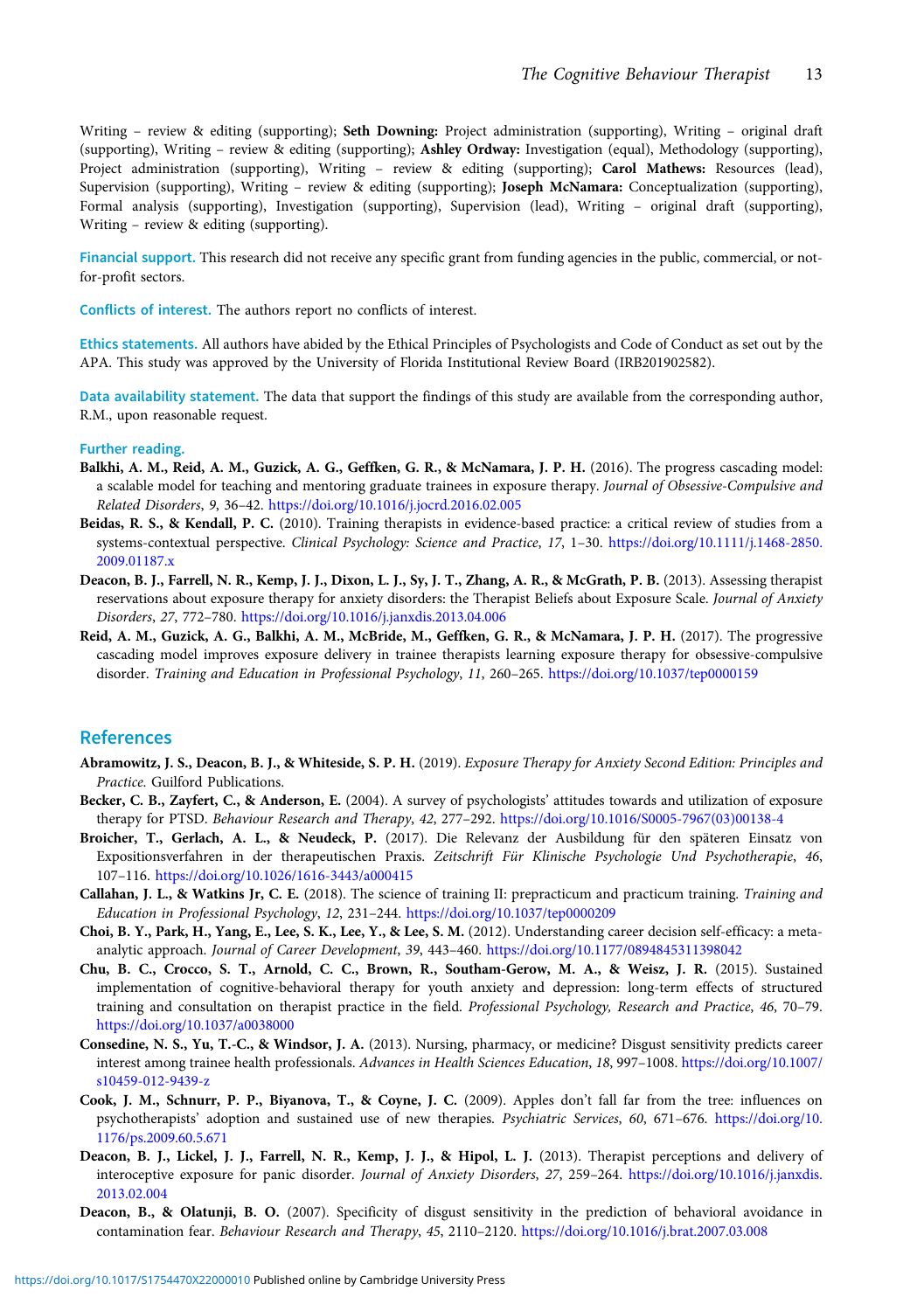- <span id="page-13-0"></span>Farrell, N. R., Deacon, B. J., Kemp, J. J., Dixon, L. J., & Sy, J. T. (2013). Do negative beliefs about exposure therapy cause its suboptimal delivery? An experimental investigation. Journal of Anxiety Disorders, 27, 763–771. [https://doi.org/10.1016/j.](https://doi.org/10.1016/j.janxdis.2013.03.007) [janxdis.2013.03.007](https://doi.org/10.1016/j.janxdis.2013.03.007)
- Farrell, N. R., Kemp, J. J., Blakey, S. M., Meyer, J. M., & Deacon, B. J. (2016). Targeting clinician concerns about exposure therapy: a pilot study comparing standard vs. enhanced training. Behaviour Research and Therapy, 85, 53–59. [https://doi.](https://doi.org/10.1016/j.brat.2016.08.011) [org/10.1016/j.brat.2016.08.011](https://doi.org/10.1016/j.brat.2016.08.011)
- Freiheit, S. R., Vye, C., Swan, R., & Cady, M. (2004). Cognitive-behavioral therapy for anxiety: is dissemination working? The Behavior Therapist, 27, 25–32.
- Gega, L., Norman, I. J., & Marks, I. M. (2007). Computer-aided vs. tutor-delivered teaching of exposure therapy for phobia/ panic: randomized controlled trial with pre-registration nursing students. International Journal of Nursing Studies, 44, 397–405. <https://doi.org/10.1016/j.ijnurstu.2006.02.009>
- Gunter, R. W., & Whittal, M. L. (2010). Dissemination of cognitive-behavioral treatments for anxiety disorders: overcoming barriers and improving patient access. Clinical Psychology Review, 30, 194–202. <https://doi.org/10.1016/j.cpr.2009.11.001>
- Hamerman, E. J., & Schneider, A. B. (2018). The role of disgust sensitivity in volunteer recruitment and retention. International Journal of Nonprofit and Voluntary Sector Marketing, 23, e1597. <https://doi.org/10.1002/nvsm.1597>
- Harned, M. S., Dimeff, L. A., Woodcock, E. A., & Contreras, I. (2013). Predicting adoption of exposure therapy in a randomized controlled dissemination trial. Journal of Anxiety Disorders, 27, 754–762. [https://doi.org/10.1016/j.janxdis.](https://doi.org/10.1016/j.janxdis.2013.02.006) [2013.02.006](https://doi.org/10.1016/j.janxdis.2013.02.006)
- Harned, M. S., Dimeff, L. A., Woodcock, E. A., Kelly, T., Zavertnik, J., Contreras, I., & Danner, S. M. (2014). Exposing clinicians to exposure: a randomized controlled dissemination trial of exposure therapy for anxiety disorders. Behavior Therapy, 45, 731–744. <https://doi.org/10.1016/j.beth.2014.04.005>
- Harned, M. S., Dimeff, L. A., Woodcock, E. A., & Skutch, J. M. (2011). Overcoming barriers to disseminating exposure therapies for anxiety disorders: a pilot randomized controlled trial of training methods. Journal of Anxiety Disorders, 25, 155–163. <https://doi.org/10.1016/j.janxdis.2010.08.015>
- Higa-McMillan, C., Kotte, A., Jackson, D., & Daleiden, E. L. (2017). Overlapping and non-overlapping practices in usual and evidence-based care for youth anxiety. Journal of Behavioral Health Services & Research, 44, 684-694. [https://doi.org/](https://doi.org/10.1007/s11414-016-9502-2) [10.1007/s11414-016-9502-2](https://doi.org/10.1007/s11414-016-9502-2)
- Hipol, L. J., & Deacon, B. J. (2013). Dissemination of evidence-based practices for anxiety disorders in Wyoming: a survey of practicing psychotherapists. Behavior Modification, 37, 170–188. <https://doi.org/10.1177/0145445512458794>
- Holstermann, N., Grube, D., & Bögeholz, S. (2009). The influence of emotion on students' performance in dissection exercises. Journal of Biological Education, 43, 164–168. <https://doi.org/10.1080/00219266.2009.9656177>
- Jacoby, R. J., Berman, N. C., Reese, H. E., Shin, J., Sprich, S., Szymanski, J., Pollard, C. A., & Wilhelm, S. (2019). Disseminating cognitive-behavioral therapy for obsessive compulsive disorder: comparing in person vs. online training modalities. Journal of Obsessive-Compulsive and Related Disorders, 23, 100485. <https://doi.org/10.1016/j.jocrd.2019.100485>
- Klepac, R. K., Ronan, G. F., Andrasik, F., Arnold, K. D., Belar, C. D., Berry, S. L., Christofff, K. A., Craighead, L. W., Dougher, M. J., Dowd, E. T., Herbert, J. D., McFarr, L. M., Rizvi, S. L., Sauer, E. M., & Strauman, T. J. (2012). Guidelines for cognitive behavioral training within doctoral psychology programs in the United States: report of the Inter-Organizational Task Force on Cognitive and Behavioral Psychology Doctoral Education. Behavior Therapy, 43, 687–697. <https://doi.org/10.1016/j.beth.2012.05.002>
- Levita, L., Salas Duhne, P. G., Girling, C., & Waller, G. (2016). Facets of clinicians' anxiety and the delivery of cognitive behavioral therapy. Behaviour Research and Therapy, 77, 157–161. <https://doi.org/10.1016/j.brat.2015.12.015>
- McDonough, M., & Marks, I. M. (2002). Teaching medical students exposure therapy for phobia/panic randomized, controlled comparison of face-to-face tutorial in small groups vs. solo computer instruction. Medical Education, 36, 412–417. <https://doi.org/10.1046/j.1365-2923.2002.01210.x>
- McGuire, J. F., Wu, M. S., Choy, C., & Piacentini, J. (2018). Editorial Perspective: Exposures in cognitive behavior therapy for pediatric obsessive-compulsive disorder: addressing common clinician concerns. Journal of Child Psychology and Psychiatry, and Allied Disciplines, 59, 714–716. <https://doi.org/10.1111/jcpp.12818>
- Meyer, J. M., Farrell, N. R., Kemp, J. J., Blakey, S. M., & Deacon, B. J. (2014). Why do clinicians exclude anxious clients from exposure therapy? Behaviour Research and Therapy, 54, 49–53. <https://doi.org/10.1016/j.brat.2014.01.004>
- Olatunji, B. O., Armstrong, T., & Elwood, L. (2017). Is disgust proneness associated with anxiety and related disorders? A qualitative review and meta-analysis of group comparison and correlational studies. Perspectives on Psychological Science, 12, 613–648. <https://doi.org/10.1177/1745691616688879>
- Olatunji, B. O., Deacon, B. J., & Abramowitz, J. S. (2009). The cruelest cure? Ethical issues in the implementation of exposure-based treatments. Cognitive and Behavioral Practice, 16, 172–180. <https://doi.org/10.1016/j.cbpra.2008.07.003>
- Olatunji, B. O., Williams, N. L., Tolin, D. F., Abramowitz, J. S., Sawchuk, C. N., Lohr, J. M., & Elwood, L. S. (2007). The Disgust Scale: item analysis, factor structure, and suggestions for refinement. Psychological Assessment, 19, 281–297. <https://doi.org/10.1037/1040-3590.19.3.281>
- Pittig, A., & Hoyer, J. (2017). Exposition aus Sicht niedergelassener Verhaltenstherapeutinnen und Verhaltenstherapeuten: Anwendung und systemische Barrieren. [Utilization and barriers of exposure in private practice: the perspective of